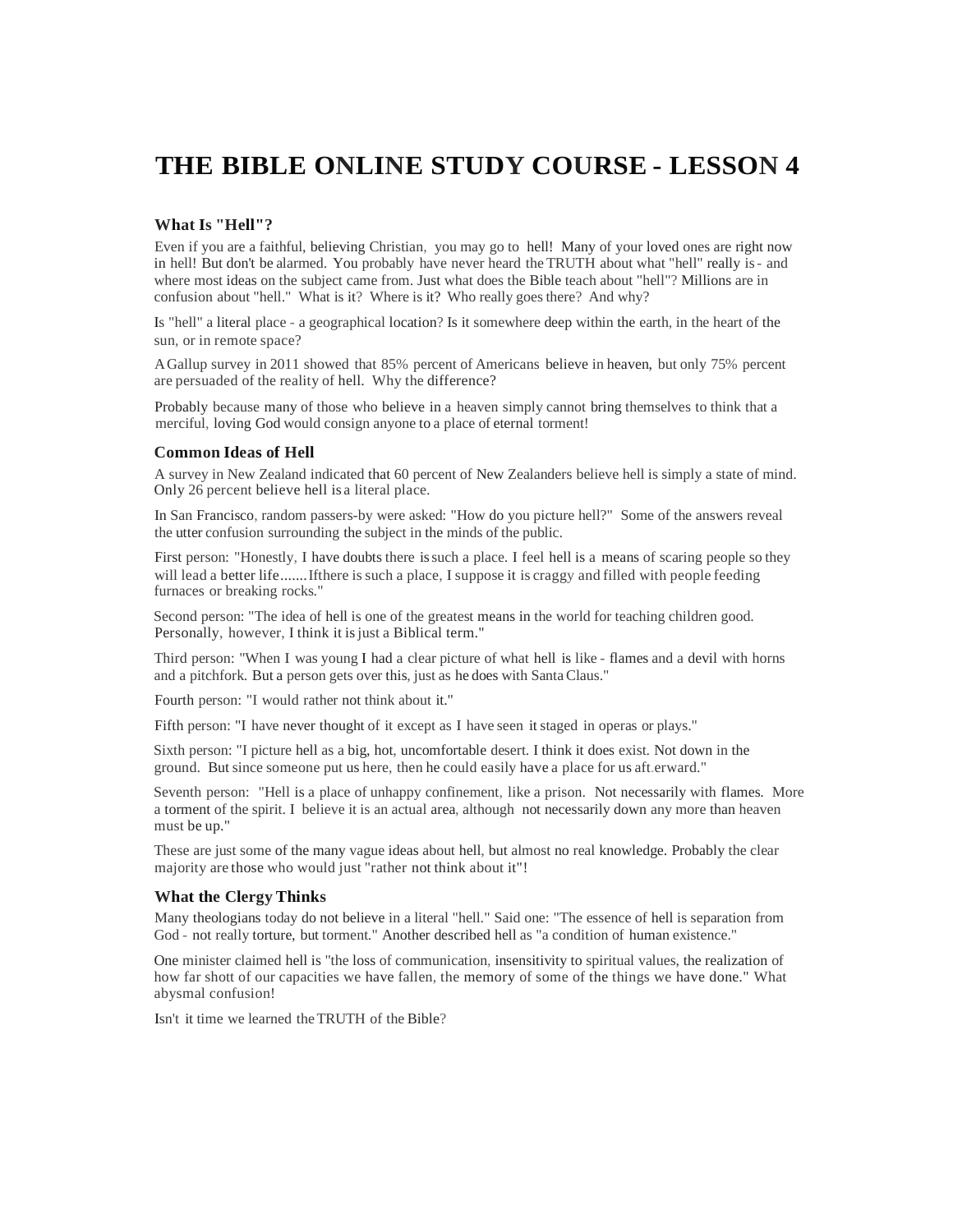# **The "Fiery Inferno"**

Most everyone assumes one of two extremes concerning "hell." One group totally denies that hell exists. Hell is passed off as an ancient superstition that has no bearing whatever on modem life.

The other group, including most so-called Bible fundamentalists, pictures hell as a terrible place of neverending torment where the devil rules and his demons gleefully "roast" sinners like millions of wieners on a barbecue spit. There is bitter weeping and wailing, agonized cursing, shrieks and screams from those in eternal torment - according to this concept.

Here is the terse summation of this popular belief from the *Encyclopedia Americana:*

"As generally understood, hell is the abode of evil spirits; the infernal regions ... whither lost and condemned souls go aft.er death to suffer indesc1ibable torments and eternal punishment........Some have thought of it as the place created by the Deity, where He punishes, with inconceivable severity, and through all eternity, the souls of those who through unbelief or through the worship of false gods have angered Him. It is the place of divine revenge, untempered, NEVER ENDING. This has been the idea most generally held by Christians, Catholics, and Protestants alike. It is also the idea embodied in the Mohammedan's [Muslim's] conception ..... **Thuma**in feature[s] of hell as conceived by Hindu, Persian, Egyptian, Grecian, and Christian theologians are essentially the same" (from the article on "Hell," emphasis ours throughout lesson).

But why do people believe what they believe? From where or from whom have these popular ideas come?

## **From the Philosophers**

A few prominent religious leaders of the Middle Ages left. writings and teachings that were so universally believed that they became the accepted doctrine of the Christian-professing world. One of the most important of these influential·miters was Augustine (345-430 A.D.).

Augustine reasoned that there should be a temporary cleansing of imperfect souls in purgatorial fire. He, like other influential men of the Christian-professing church, were influenced by "pre-Christian doctrine" the doctrine of the ancient pagan philosophers and other early church fathers (see *EncyclopediaBritannica,* 11 th ed., article "Purgatory").

Dante Alighieri (1265-1321) wrote a tremendously popular poem, *La Commedia,* in three parts - Hell, Purgat01y, and Paradise. Although Dante's purpose for writing his *Commedia* was to ridicule the religious concepts of hell which were prevalent during his day, his writing nevertheless tremendously influenced popular thought and teaching. "Of all poets of modem times," says a modern author, "Dante Alighieri was, perhaps, the greatest educator. He possibly had a greater influence on the course of civilization than any other man since his day ....he wrote, in incomprehensible verse, an imaginative and lurid account of a dismal hell - a long poem containing ce1tain phrases which caught the attention of the world, such as "all hope abandon ... ye, who enter here!" ...... His "Inferno" was based on Virgil and Plato" *(Dante and His Inferno).*

And so Dante wrote from the ideas and concepts of the philosophers Plato and Virgil and the prevalent "Christian" concepts of his day. But who were Plato and Virgil?

Says the *EncyclopediaAmericana:* "Virgil, pagan poet, 70-19 B.C., belonged to the national school of pagan Roman thought, influenced by the Greek writers. Christians of the Middle Ages....... believed he had received some measure of divine inspiration."

Plato, born in Athens, Greece, 427 B.C., was a student of the renowned Socrates. Plato's famous literary work *Phaedo* taught the immorality of the soul - the foundation for other writings on the doctrine of an eternal hell where wicked "souls" are supposedly punished forever.

So the world's concept of "hell" is admittedly a product of human thinking - of pagan speculation - as men puzzled over the eventual fate of the wicked.

# **What About the Billions of Mankind?**

Before we examine the Bible to see whether the common ideas about hell could be hue, let us consider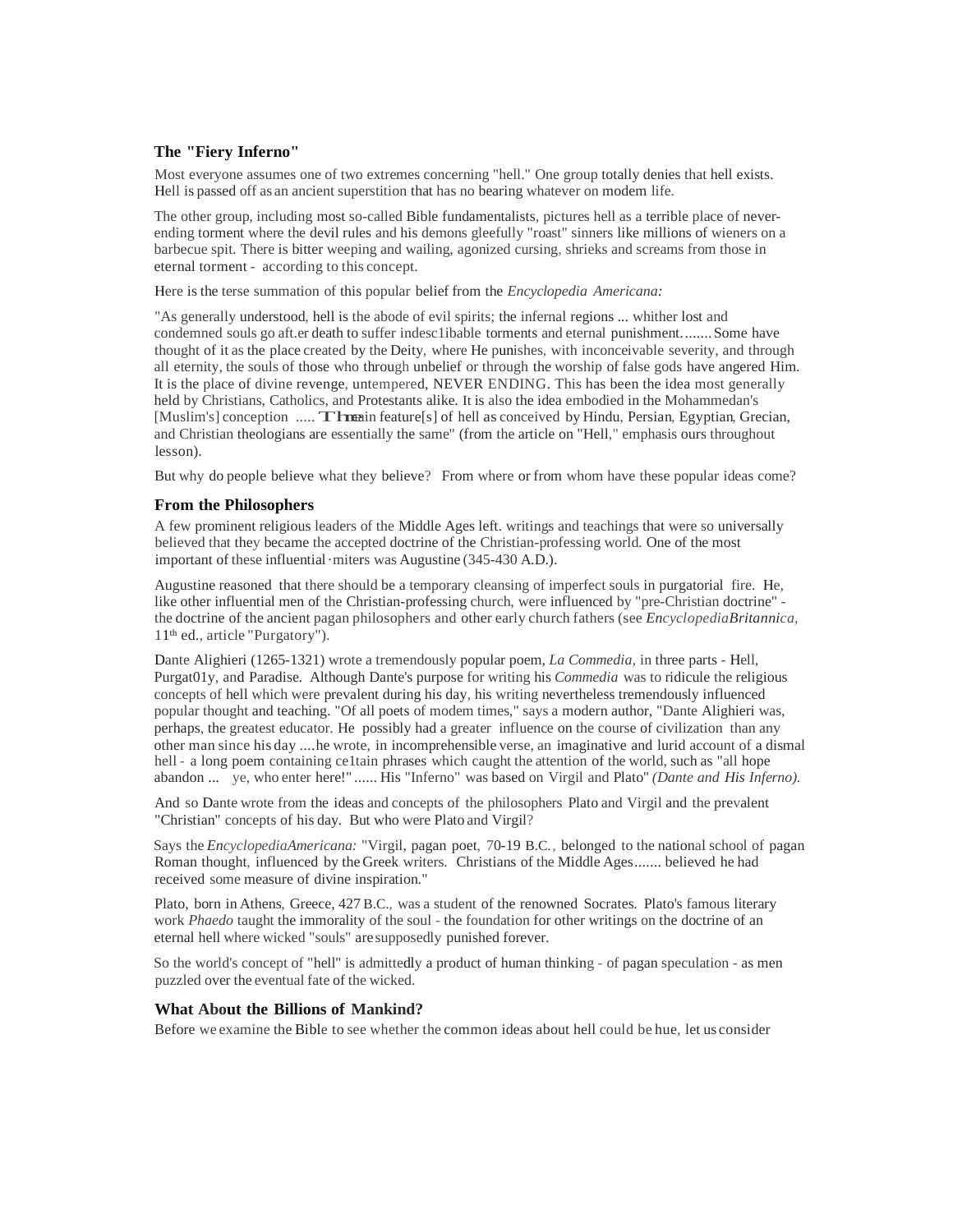where this concept of hell, if true, would lead us.

On this earth there are more than seven billion people. [2013 statistic.] The most populous lands are China, India, and others parts of Asia. But in spite of the efforts of Western missionaries, more than half of all the people on the earth have never so much as heard the only name by which men may be saved (Acts 4:12) the name of"Jesus Christ"!

Literally billions of people on this earth have lived and died without having known anything about "salvation" - without ever having seen a Bible.

Now think what that means. If all the "unsaved" go immediately to a fiery hell at death, then more than half the people who have ever lived on this earth have been consigned to this terrible punishment without ever having had a chance to escape it!

Can you really believe that is the method an all-wise, all-merciful loving God is using to work out His pmpose here below?

## **WHAT IS THE TRUTH?**

We face these alternatives: Either the Creator reveals the TRUTH on this subject in His inspired Word, or else we must throw up our hands and confess we just don't know. Either we believe what the Bible says, or we must- ifwe arerational and honest- admit ignorance.

What does God say about "hell" in the Bible? You may be surprised! So be sure to read all of the scripture references given in thislesson, and PROVE the truth from the Bible with your own eyes.

# **LESSON 4**

# **Christ Spoke of "Hell Fire"**

I. In His parable-like illustration, what punishment did Christ warn would ultimately befall those who refuse to quit sinning - refuse to stop using (obviously not literally "cut oft") various of their members to commit sin? Mark 9:43.

**COMMENT:** "hell" is an English word. When Mark recorded Christ's words, he wrote them in the Greek language. The Greek word translated "hell," which Mark was inspired to write down, is *gehenna.* Since in this verse Christ says the sinner is "to go into hell, into the fire," it follows that those who go to *gehenna* will receive punishment by fire.

Keep in mind then that Christ associated the Greek word *gehenna* with fire.

2. What did Christ say in Mark 9:45 to emphasize what He said in verse 43?

**COMMENT:** Mark wrote down the same Greek word *gehenna* here in verse 45 that he used in verse 43. The translators of the Authorized or King James Version of the Bible of A.O. I61I selected the English word "hell" to represent this Greek word *gehenna.* We will learn more about the real meaning of this word later.

3. How did Christ re-emphasize what He said about "hell fire"? Verse 47.

**COMMENT:** Again, the Greek word which Mark used in this verse is *gehenna. Gehenna* clearly refers to fire! But there are other words in the Bible also translated "hell."

## **English Word "Hell" Misapplied**

Let's read what *A Dictiona1y of the Bible ,* edited by James Hastings, says about the use of the word "hell" in the Old and New Testaments. Keep in mind, as you read this, that the Old Testament was originally written in the Hebrew language, and that the New Testament was originally written in the Greek language.

Hastingssays: "In our Authorized Version the word hell is unfortunately used as the rendering of three distinct words, with DIFFERENTIDEAS or meanings. It represents,

I) the "sheol" of the Hebrew Old Testament, and the "hades" in the New Testament. ... It is now an entirely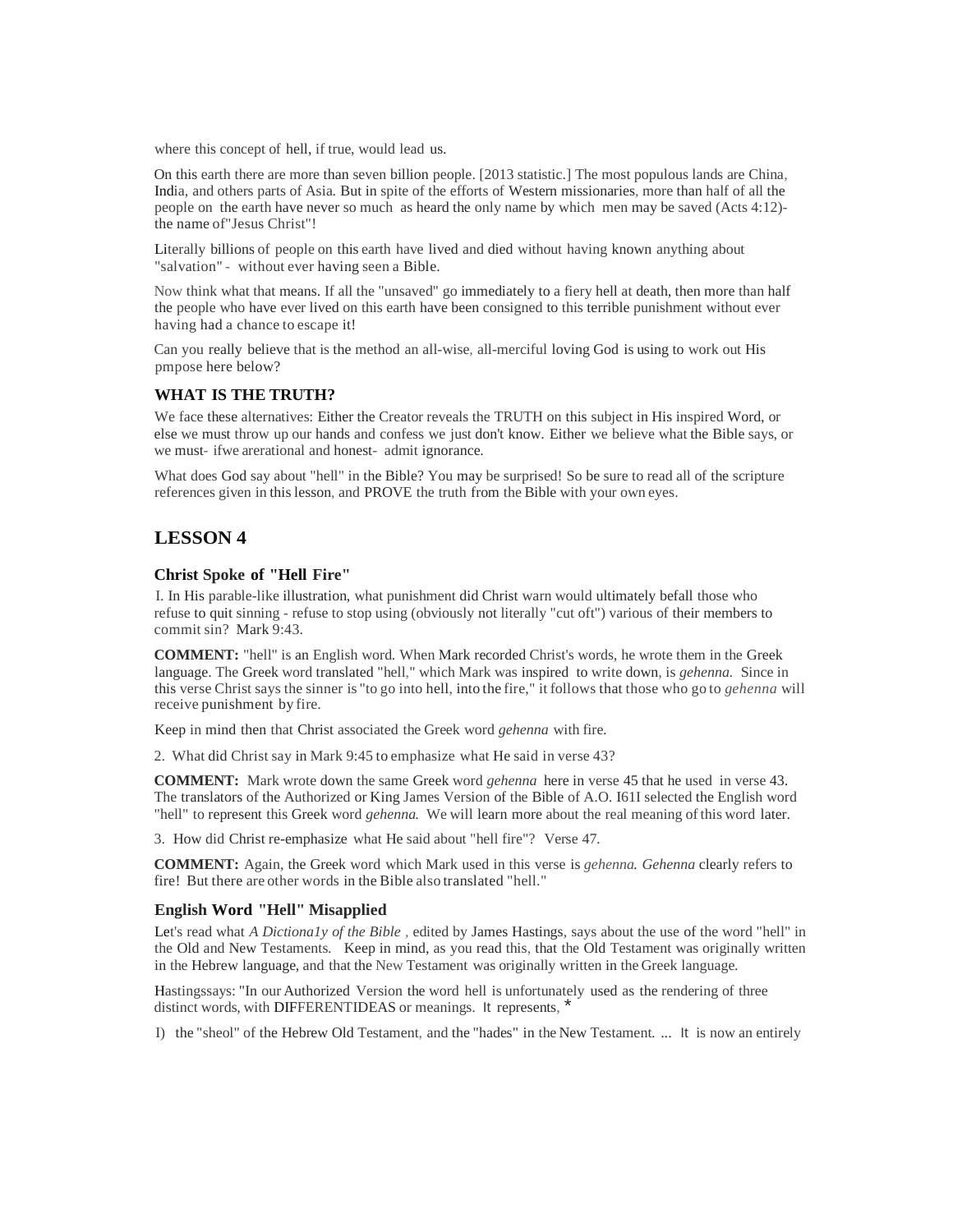misleading rendering, especially in the New Testament passages. The English revisers, therefore, have substituted "hades" [going back to the original Greek word] for "hell" in the New Testament..........In the American revision the word "hell" is entirely discarded in this connection ........."The word 'hell' is used

2) as equivalent to the Greek word *'tartaros'* (2 Peter 2:4)..... and,

3) . . . as the equivalent of the Greek word *'gehenna' ... "*

So we see that the real meanings of three different Greek words- *hades* (equivalent to the Hebrew *sheol* of the Old Testament), *tartaros* and *gehenna* - have been confused with each other because translators have attempted to make the one English word "hell" cover the definitions of all three words! No wonder confusion has reigned in the minds of millions. What do these words really mean?

The original Old Testament Hebrew word *sheol* and the New Testament Greek word *hades* mean the same thing - simply the grave. These original words have been translated "grave" in many places in the Bible. "Hell" is an old English word, and over 350 years ago when the Authorized Version was translated, the people of England commonly talked of"putting their potatoes in hell for the winter" - a good way of preserving potatoes- for the word then meant merely A HOLE IN THE GROUND which was covered up a dark and silent place- a grave! But pagan teachings gaining popular acceptance have caused people to misapply the old English word "hell" to the lurid imaginations of Dante.

The second Greek word, *tartaros,* which has also been translated into the English word "hell," occurs only once in the New Testament, (2 Pet. 2:4) and does not refer to humans, but to the restrained condition of fallen angels. Its meaning, translated into English, is "darkness of the material universe," or "dark abyss," or "prison."

But what about *gehenna?* This Greek word, as all authorities admit, is derived from the name of the narrow, rocky Valley of Hinnom which lay just outside Jerusalem. It was the place where refuse was constantly burned up. Trash, filth, and the dead bodies of animals and despised criminals were thrown into the fires of *gehenna,* or the Valley ofHinnom. Ordinarily, everything thrown into this valley was destroyed by fire-COMPLETELY BURNED UP. Therefore, Christ used *gehenna* to picture the teITible fate of unrepentant sinners!

#### **Two Different "Hells"**

In most of the passages of the New Testament where we see the word "hell," the original Greek word is not *gehenna.* Most often it is *hades* - which does not refer to fire at all, but to a grave- a hole in the ground. Yet the translators have confused and obliterated the two entirely separate meanings of these words by indiscriminately rendering them both by the same English word "hell." Let's study the proof.

1. What can we learn from Luke 12:5 about "hell"?

**COMMENT:** If you were to look up the original Greek word that is here translated into the English word "hell," you would find it is *gehenna. Gehenna,* then, is plainly a place where bodies are thrown and, as Christ indicated, DESTROYED BY FIRE!

2. But now notice the same English word "hell" in Acts 2:31?

**COMMENT:** The original Greek word which is translated by the English word "hell" in Acts 2:31 is *hades. Hades* means the "grave," as its usage in this verse clearly shows! We can plainly see that the English word "hell" can have different meanings! So when we come to the word "hell" in the New Testament, we must keep in mind these t\vo vastly different meanings and carefully determine by the context whether it refers to destruction by fire, or the grave where the dead lie buried.

Whenever you're in doubt about the intended meaning of the word "hell" in the New Testament, look it up in an exhaustive concordance, such *as Strong's* or *Young's,* to see which Greek word it was translated from, and hence its true meaning.

#### **Where to After Death?**

In the preceding lesson we learned that when a person dies and is interred in his grave, he knows absolutely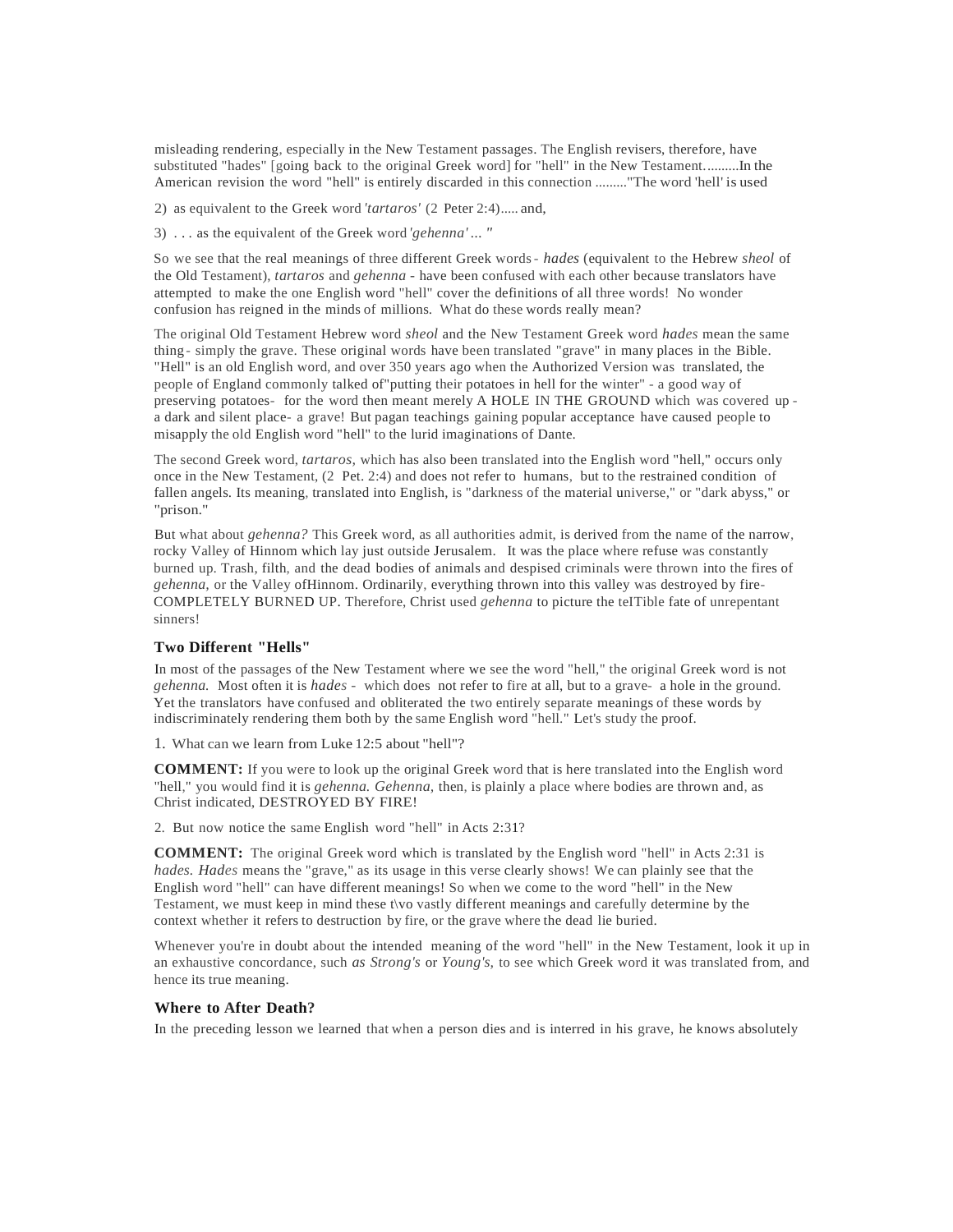nothing (Eccl. 9:5). He merely lies quietly and silently there as in a "sleep," totally oblivious to [or unaware of] everything. Let's briefly review this important truth.

I. What one thing befalls both men and beasts? Eccl. 3:19. Do they all go to one place- the same placewhen they die? Verse 20 and Genesis 3:19.

**COMMENT:** Have you ever heard of beasts going to "hell" to be tortured?

2. What place does God say man goes to when he dies? Eccl. 9: I 0. Did Job realize he would go to the grave after death? Job 17:13.

3. Was the One who became Jesus Christ "made flesh"? John I:14. Did Christ take upon Himself the same mortal flesh of which we are composed? Heb. 2:14. And didn't He also have to go to the grave as other mortal men do? Turn to Acts 2:31 once again.

**COMMENT:** The original Greek word in Acts 2:31 is *hades* which, as you now know, means the "grave." Jesus' "soul" (body) did not see corruption (did not decompose in the grave) because He was resurrected after three days!

Some theologians, however, maintain the tradition that Christ was preaching to depa1ted human "spirits in prison" ( I Pet. 3:19) while He was in "hell." That idea is absolutely false. Verse 20 makes it plain that those to whom Christ preached (concerning their rebellious activities on eaith) were demon spirits, and that He preached to them during the days of Noah! This verse is not talking about the three days and nights Jesus was dead in the grave at all!

#### **Resurrected to "Judgment"**

You may have heard ministers preach that sinners go directly to the fie1y tortures of "hell" when they die. But this would mean they are condemned to "hell" before they are formally judged and sentenced! Let's notice when the wicked dead are judged by God.

I. When will the dead be judged? John 5:28, 29.

**COMMENT:** Christ said the judgment of the wicked dead, who are now in their graves, is yet in the future. "The hour is coming," said Jesus. Then how could they now be receiving punishment when they have not, as yet, even been judged? The two ideas clearly contradict each other!

When will the dead be judged? Obviously after they come up from their graves in a resurrection!

2. While they are in their graves - until the day of their resurrection - are those who have already proved themselves to be unjust "reserved" for a future time of formal sentencing and punishment? 2 Peter 2:9.

3. Does Revelation 20:13 also prove there is to be a future resurrection to judgment?

**COMMENT:** No tice that those who are in watery graves (the sea) are to be resurrected; and those who were killed by other means and left unburied ("death") are to be resurrected; and those who are in earthy graves ("hell" - the Greek word here is *hades* which means the grave) are also to be resurrected at this time.

So all the wicked dead on land or in the sea, wherever they may be, are to be resurrected to "JUDGMENT" in the future. That is when God will formally sentence them!

No one is, or ever has been, down in a fiery "hell" dancing around on hot coals, shrieking in terror and torment! God's time for judging and condemning the wicked has not yet arrived! How clear!

The whole question of"judgment" is thoroughly dealt with in supplementa1y reading material offered in conjunction with this Bible Study Course. Suffice it to say here that the Bible clearly shows that the time the wicked are condemned to their fate is IN THE FUTURE. The idea that wicked "souls" are right now suffering torments in a fiery hell is a pagan myth!

## **Death by Fire**

What is the ultimate penalty - the "wages," or reward - of sin? Is it eternal life in torment? Or is it eternal oblivion? What is the ultimate FATE of the wicked? The Bible makes the truth very clear.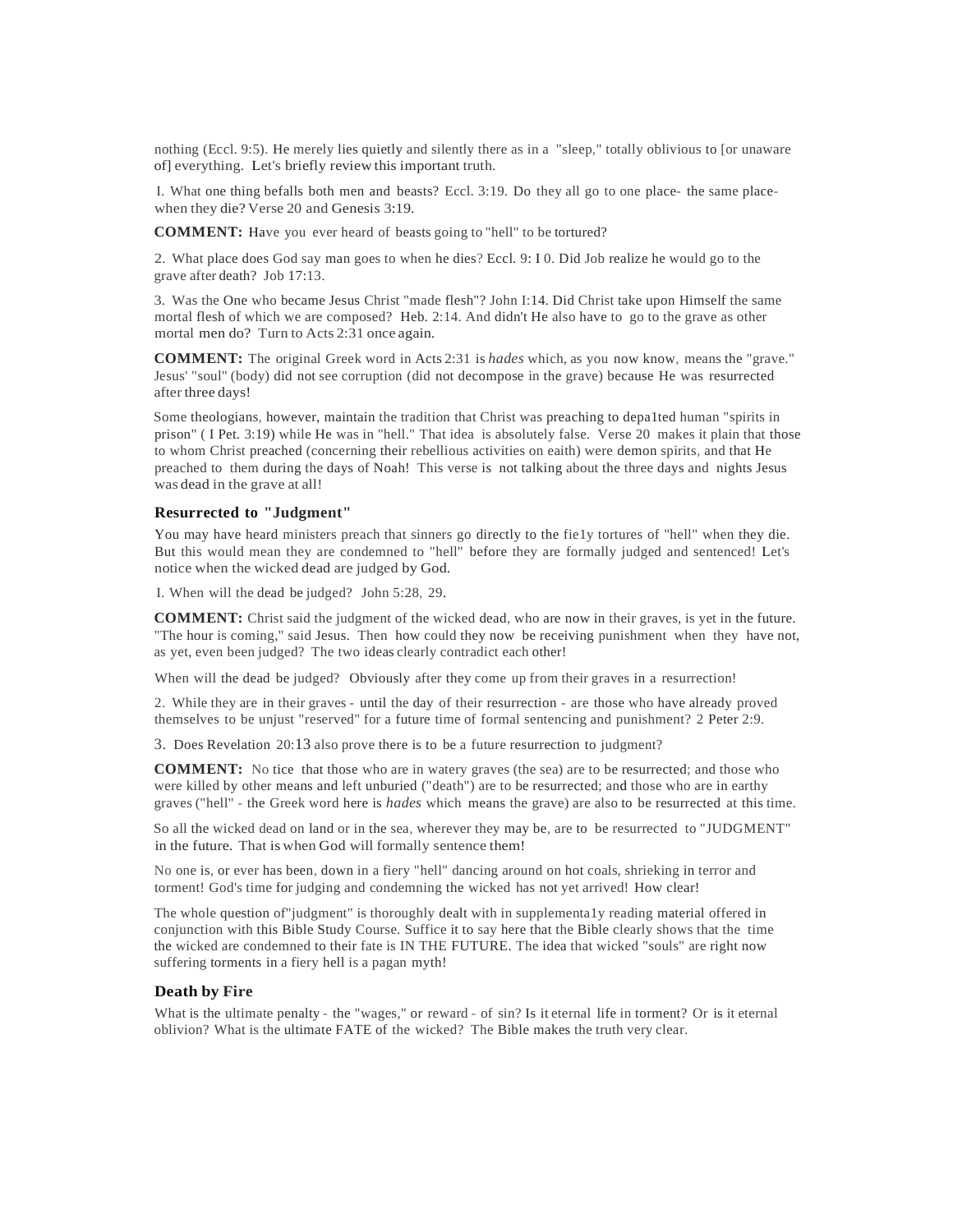1. What is the "wages of sin"? Romans 6:23.

**COMMENT:** The "wages of sin is DEATH." "Death" is the opposite of"life"! The final wages the incorrigible wicked will receive, then, is simply the complete cessation of life!

2. What does Paul warn will be the judgment or sentence of those who, knowing God's commands and having tasted of [experienced] His way of life, willfully sin against Him? Heb. I 0:26-27. Will such persons Live on in torment in fire- or will they be "devoured" by it? Verse 27. Notice that this judgment comes on people because they sin willfully.

3. Does Jesus compare false ministers who don't bring forth good works to trees that don't bring fo11h "good fruit"? Matt. 7:15-19. What did He say would happen to such people? Verse 19. Is wood put into a fire to be tormented or to be burned up? Did Christ clearly indicate that all people who do not bring forth good fruit will likewise be cast into fire? Matthew 7:17-19.

4. What did Christ say to the unrepentant scribes and Pharisees of His day? Matt. 23:33.

**COMMENT:** The original Greek word translated here as "hell" is *gehenna* - meaning the Valley of Hinnom. Christ used the fire that burned up refuse in the Valley of Hinnom as a type of the final fatecomplete destruction - of the wicked by fire. Those rebellious and stubborn religious leaders could well understand Christ's analogy. They knew they were being threatened with complete destruction as just so much trash!

5. What did Christ warn would happen to those who will not repent of their sinful ways? Luke 13:3.

**COMMENT:** "Perish" means to cease existing. It does not mean to continue living. Life in eternal to1ment is not what God has decreed for incorrigible sinners!

The punishment revealed in the Bible is death - cessation of life forever. Eternal life is NOT something we were born with. It is a gift of God which He will bestow at the resurrection to those who obey Him. Eternal Life and death are contrasted all through your Bible!

6. Did Christ show by His parable of the tares that there is to be a future harvest? Matthew 13:30. Did He say the evil people - the "tares" - will afterward be BURNED? Same verse.

**COMMENT:** In this parable Christ likened the earth to a "field" (vs. 24), the obedient people to "wheat" (vv. 25, 29), and the disobedient to "tares" (vv. 25, 29, 30).

7. Does Psalm 37:20 alsoshow the ultimate fate of the wicked will be destruction by fire? Is there coming a time that will be extremely hot - so hot that it will burn up - CONSUME - the wicked? Mal. 4:1. What will be left of the wicked? Mal. 4:3. Who will bum up the wicked - Satan and his demons, or the Eternal God? Same verse.

**COMMENT:** The "hell fire" that the Bible speaks of will be thousands of degrees HOTTER than the imaginary "hell fire" of most preachers - which is only hot enough to torment. The Biblical "hell fire" will totally consume the disobedient! Never will they exist again.

The Bible plainly shows that those who have known God's truth and still refuse to obey it, or willfully disobey , will reap the wages of sin - eternal death! (Rom. 6:23). This scripture means what it says. The attempts of many theologians to "explain away" death and to "interpret" it as mere "separation from God" cannot be reconciled with Scripture. Death clearly does NOT mean "eternal life" in the horrifying torments ofan eternal "hell."

The author of this pagan deception is none other than the father of lies - Satan the devil! (John 8:44). If you have innocently believed his doctrine and have suffered mental torment because of it, thank God that He has opened your mind to understand the TRUTH!

#### **What Is the "Lake of Fire"?**

And now comes a most interesting revelation! Exactly what is the *gehenna*fire that will consume the wicked? When and where will it occur?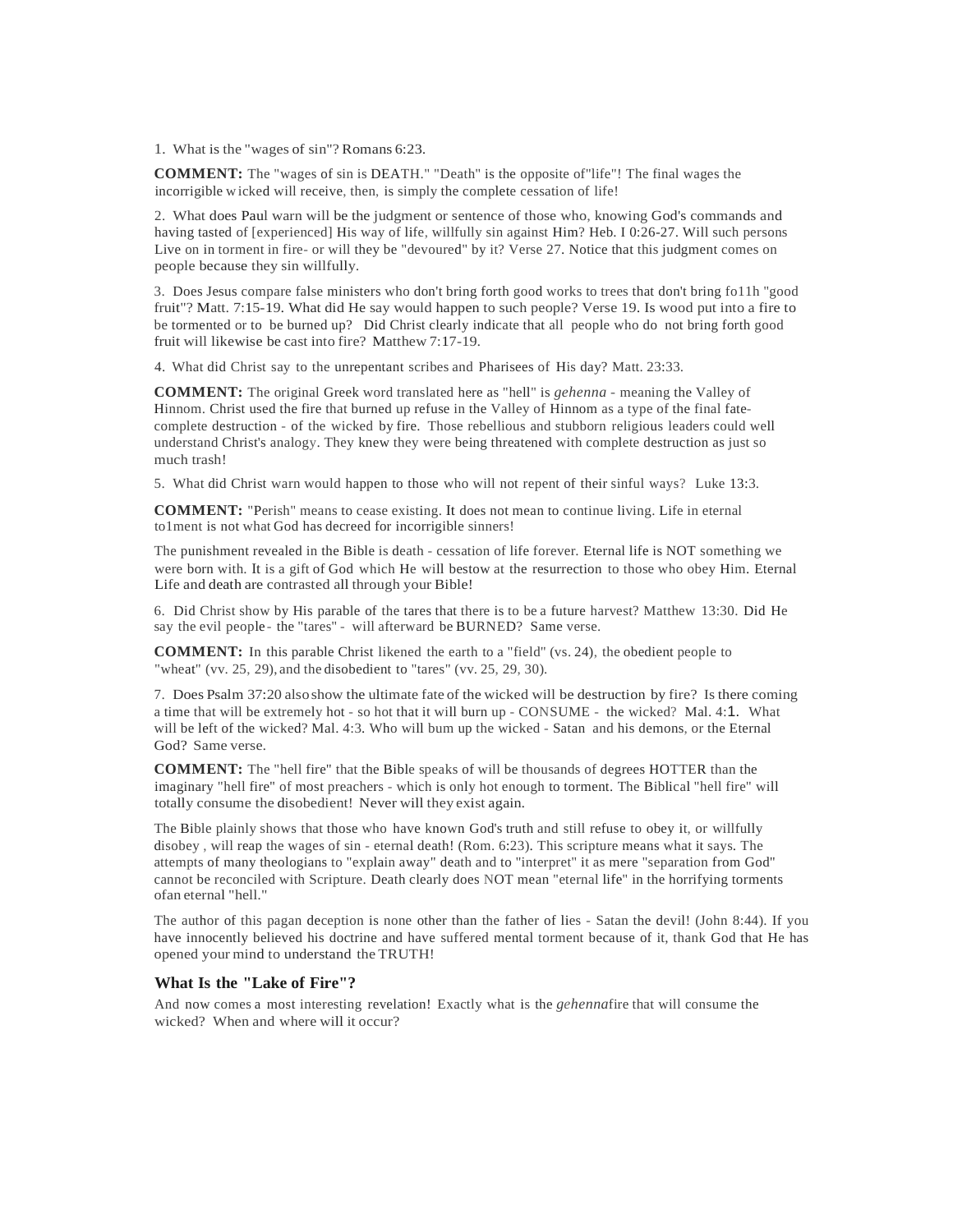Forget all the ideas you may previously have been led to believe. Read now in your own Bible what God reveals. For "hell fire" does not even exist yet!

I. Are all who stubbornly refuse to repent and persist in breaking God's commandments ultimately to find themselves in a lake of "fire and brimstone"? Rev. 21:8.

**COMMENT:** We've already seen that the fate of the wicked is *gehenna* fire. So *gehenna* and the lake of fire are the same. A very large fire would have the appearance of a fiery lake, hence its description.

2. Will it cause the death of the wicked? Notice Revelation 21:8 once again. Which death will it cause? Same verse.

**COMMENT:** Mo1tals naturally die once, because we just "wear out" (Heb. 9:27). But if anyone diesthe second death, that individual will have been judged by God to be guilty of persistent disobedience and incorrigible rebellion. The second death will be for all eternity!

3. Does Revelation 20: 13-14 verify the fact that all who are incorrigible will be cast into this future lake of fire - not now, but after the coming judgment? Will all mortals whose names will not have been written in the book of (eternal) life be cast into the lake of fire? Verse 15.

4. When does the lake of fire actually begin - at Christ's second coming? Revelation 19:20. Will the two chief enemies of Christ be cast into it at that time? Same verse.

5. How long will thisfire last? Matthew 25:41.

**COMMENT:** The word "everlasting" is *aionion* in the Greek. *Aionion* comes from the root *aion* which often means "age." In this case, the correct translation into the English language should be "AGE-LASTING fire." This "lake of fire" is going to be burning all during the Millennium - the "age" of Christ's rule.

During the millennial reign of Christ and His saints, the Valley ofHinnom will once more be kept perpetually burning - and the incorrigibly wicked ones who set their WILL to persist in rebellion against God's laws will be THROWN INTO this fire as a stern witness to all the rest of the world! (Isa. 66:24).

6. Much later - after the Millennium - will the flames of the "lake of fire" purify the earth's surface, burning in one vast worldwide holocaust? 2 Peter 3:10. Will all the things man has created be burned up, as well as the rest of those people who will not have received salvation and eternal life because of willful rebellion against God? Same verse and Revelation 20: 15 once again.

**COMMENT:** Here is God's - not man's - description of what the final "hell fire" will be like! It is yet in the future. It has not yet occurred. Nothing is said anywhere in the entire Bible about "souls" descending beneath the earth into "hell fire," or of torture for all eternity! Rather, the Bible shows that all incorrigible human beings and their works will suffer destruction once for all eternity. All other teachings to the contrary have come to us from paganism!

7. Are the wicked to be reduced to ashes by the fire which will consume the earth's surface? Turn to Malachi 4:3 once again. Can ashes be tormented forever and ever? Of course not! The death they will have suffered will be an eternal, everlasting punishment, **not an eve rlasting punishing** by torment. There is a big difference between punishment and punishing! The wages of sin is death" (Rom. 6:23), not eternal life in hell fire!

8. What is meant in Revelation 20: 14 by the words, "death and hell were cast into the lake of fire"?

**COMMENT:** The original Greek word here translated "hell" is *hades.* Only unrepentant sinners - those who refuse to obey God - will still be mortal at the time of this resurrection. There will be no one else who could die. Therefore, death and the grave will both cease to exist when the lake of fire engulfs the entire surface of the earth.

9. What will Satan's pa1t be in this coming "hell fire"? Revelation 20:I0.

**COMMENT:** Satan will be cast into the same conflagration that will destroy all incorrigible mo1tals. Notice that Satan himself will be in "hell fire." He will not play the role of torturing people as he is often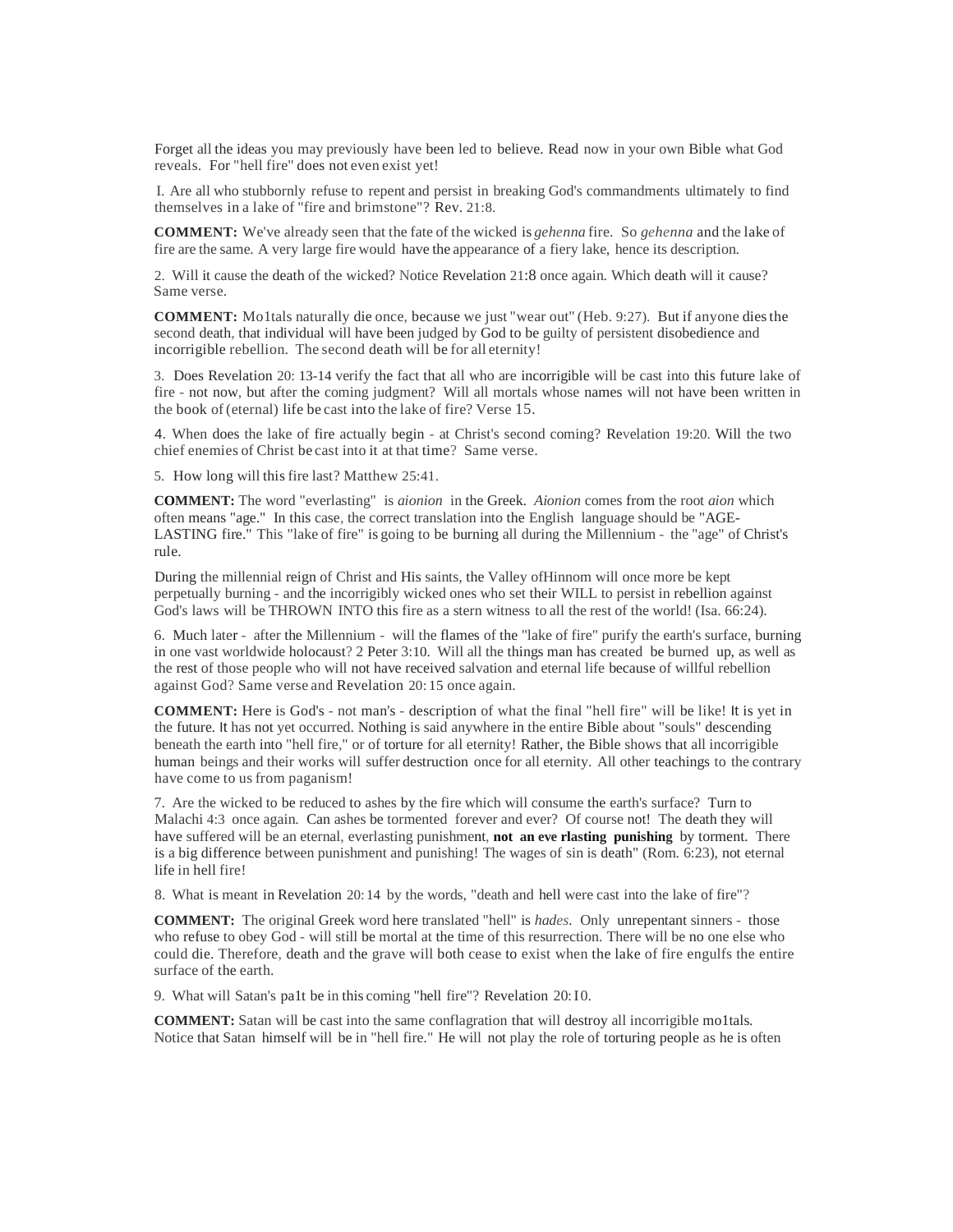represented by the doctrines of this world.

10. Will the "beast" and "false prophet" still be in thisfire? Rev. 20: 10.

COMMENT: Some Bibles use italics to show that the word "are" in this verse was supplied by the translators. It is not found in the Greek manuscripts. The phrase should read, "where the beast and the false prophet were" - the unwritten verb being understood to be in the same tense as the verb in the first half of the sentence. The Amplified Bible has it correct. These two mortal individuals will have been destroyed over 1,000 years before the time Satan is put into these flames.

## **Hell Fire "Never Quenched"?**

1. Did John the Baptist ever speak of "unquenchable fire"? Matthew 3:12; Luke 3:17.

2. Did Jesus say that hell fire will never be "quenched"? Mark 9:43-48. (Recall the Greek word for "hell" in verses 43, 45 and 47 is *gehenna.)*

**COMMENT:** Jesus repeated this statement five times for emphasis. From this, people have carelessly assumed [that] the "fire that never shall be quenched" (vs. 43) is a fire of torture which has been in existence for centuries, and will continue to exist for eternity.

We have proved that this idea is absolutely false! Notice God's own inspired explanation of unquenchable hell fire.

3. Did God (over 2,500 years ago) warn the inhabitants of Jemsalem that He would kindle a fire in Jerusalem's gates that would not be quenched? Jeremiah 17:27. But what would that fire do to the city's palaces? Same verse.

**COMMENT:** This fire occurred a few years later, and it destroyed all the houses of Jerusalem (Jer. 52: 13). Since God said this fire "shall not be quenched" and since it is not burning today, it obviously went out by itself aft.er accomplishing its purpose- after devouringall combustible material!

4. What punishment befell the notorious cities of Sodom and Gomorrah? Genesis 19:24. Was it **[a]** literal fire that destroyed human beings? Luke 17:29. What do we read in Jude 7 about this event? Is there still a fire burning in those cities which God destroyed long ago? Of course not!

**COMMENT:** The expression "eternal fire" used in Jude 7 means a fire whose results are pe1manent or everlasting - obviously not a fire that burns forever! Sodom and Gomorrah were utterly destroyed centuries ago- they are not burning today.

The fires which burned these cities simply died out after consuming all combustible material. These scriptures prove [that] the "fire that shall not be quenched" will NOT torment people forever and ever!

Christ, as we have seen, oft.en referred to the fires that burned in the Valley ofHinnom at the edge of Jerusalem to illustrate the final "hell fire" or *gehenna* which is to consume the wicked. But did those fires ever go out? The fact is, they were kept burning as long as there was refuse to bum. Then they burned themselves out!

They were never quenched or put out prematurely by anyone! The flames merely died out when they had nothing more to consume. Even so it will be with the FINAL *gehenna* fire. It will be unquenched - but it will finally burn itself out!

#### **"Worm That Dieth Not"**

A sta1tling statement is found in Mark 9:44 , 46 and 48. In these verses, Christ spoke of a worm that "dieth not. " Are there really immortal worms?

Some people think Jesus referred to people as worms, and that He was trying to say that these "people" never die but live on forever in agonizing torment. However, those who believe this fail to notice that what Jesus spoke of was "their worm." So the wicked themselves are not the "worm."

What isthis mysterious "worm" that does not die? Notice what Jesus really meant.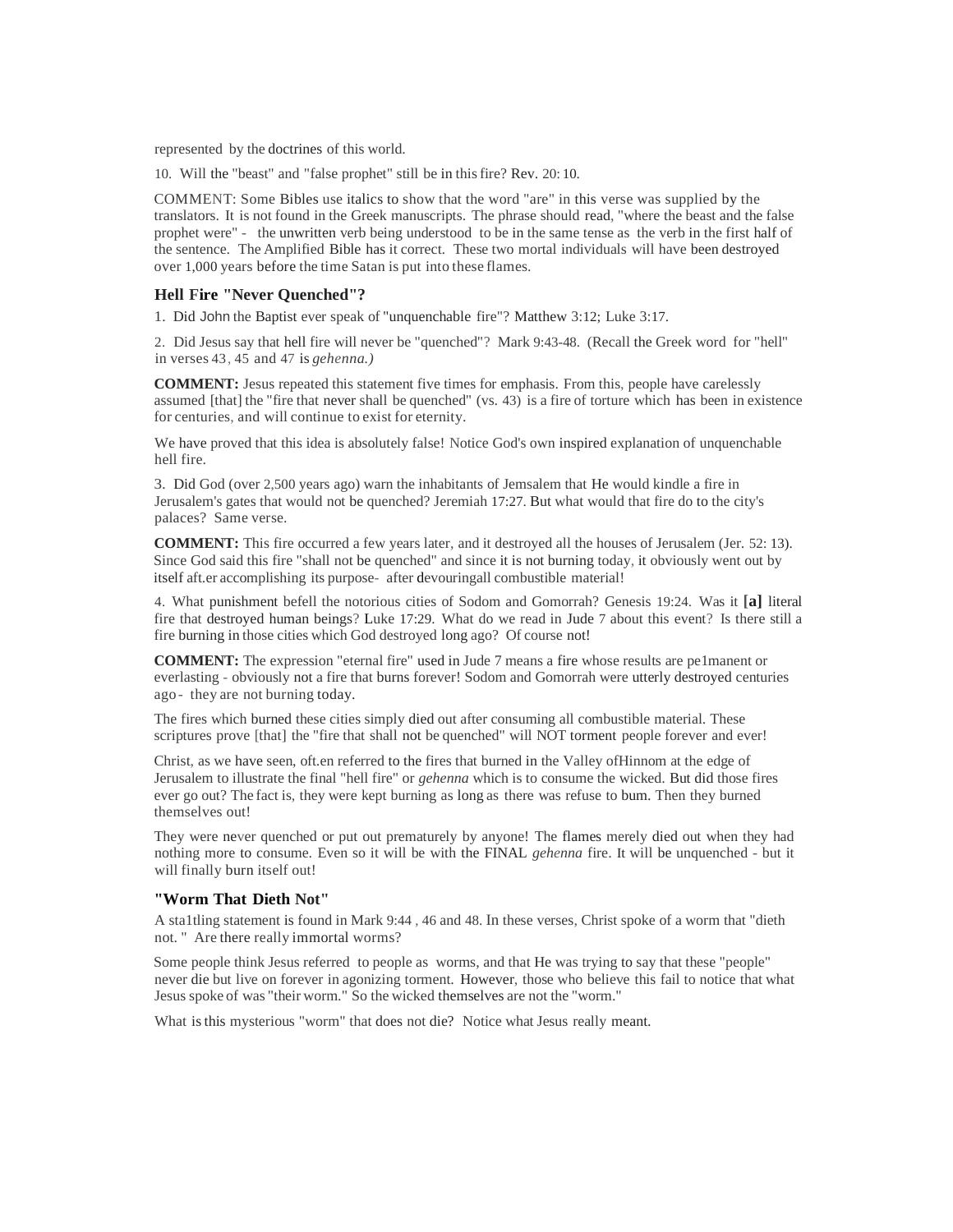Jesus clearly had reference, as the marginal notes of many Bibles show, to Isaiah 66:24, where a similar statement is made about "their worm" - the worm of dead "carcasses." (Be sure to read this verse in your Bible.)

Now, what is the "worm" ofa dead, decaying carcass? If you have ever seen a putrefying carcass, the answer should be obvious. To put the matter beyond all doubt, we find that the lexicons define grub or maggot [of] both the Greek and the Hebrew words translated *as* "worm" in Mark 9:44 and Isaiah 66:24.

When a dead body occasionally lodged on one of the rocky ledges above the garbage fires of the Valley of Hinnom , it was soon infested by many worms or maggots - which hatched out of eggs laid by flies. It was simply these worms to which Christ referred when He said, "their worm dieth not."

But Jesus didn't mean that each individual worm continued to live forever! Actually, the larvae - maggots would hatch from eggs, eat the flesh, continue in the larval form only a few days, then go through pupation or metamorphosis and finally emerge as flies! The worms didn't die - they became flies! Later, the flies died.

These are facts known by any student of biology! And Christ was not ignorant of them.

By contrast, the misunderstanding of Christ's simple statement by some people should be an object lesson to always be careful to use wisdom and common sense in studying God's Word. The Holy Spirit is the spirit of a sound mind (2 Tim. I:7). The Bible is one book that makes good sense! Let's always study these perplexing scriptures carefully and not jump to hasty, erroneous, weird conclusions.

#### **The Story of "Lazarus and the Rich Man"**

Jesus' story of Lazarus and the rich man (Luke 16:19-31) is perhaps one of the most outstanding texts used by those who attempt to prove there is an eternal hell fire.

What lesson did Jesus intend to illustrate by this strange story? Let's carefully study this story word by word, comparing it with other c1ystal-clear scriptmes.

1. Did Lazarus - a poor but righteous beggar- die? Luke 16:22. Was he later carried by angels to "Abraham's bosom"? Same verse.

**COMMENT:** Ifwe areChrist',sGod considers us Abraham's "seed" - descendants or children - and we become heirs with Abraham to receive the promises God made to him (Gal. 3:29). Through faith we may all become "children of Abraham" (Gal. 3:7). This is an intimate relationship - a close or bosom relationship, spiritually speaking - with Abraham. We are to be in close contact with him in sharing the promises. This is the sense in which righteous Lazarus was taken to "Abraham's bosom."

When, then, will Abraham and the Lazarus of our story actually receive the fulfillment of the promises? The answer of the Bible is that Abraham and the saints - his "seed" - will inherit the promises at the resurrection of the just when Jesus Christ returns to earth to establish the Kingdom of God! (We will study more about the subject of the Christian's inheritance in the next lesson.)

2. And what about the sinful rich man of Jesus' parable? Did he also die? Luke 16:22. And do we next see him lifting up his eyes, indicating his having been resurrected, and calling to Abraham for a few drops of water to cool his tongue, being in mental torment? Luke 16:23-24.

**COMMENT:** The word "hell" used here is translated from the original Greek word *hades,* which we know means the "grave." It is not from the Greek word *gehenna,* which represents the future lake of fire that will DESTROY the wicked forever. The rich man is pictured at the ve1y moment of his coming up out of his GRAVE in a resurrection!

Abraham and Lazarus will have already inherited eternal life in God's Kingdom (Matt. 25:34). They will have been immo1tal for over 1,000 years BEFORE the wicked 1ich man is resurrected to be burned in the lake of fire (Rev. 20:4-5, 15). Until then, the rich man will have been dead in his grave, having no consciousness of the passing time (Eccl. 9:5).

At his resurrection, the rich man will see the flames of the lake of fire beginning to surround him. He knows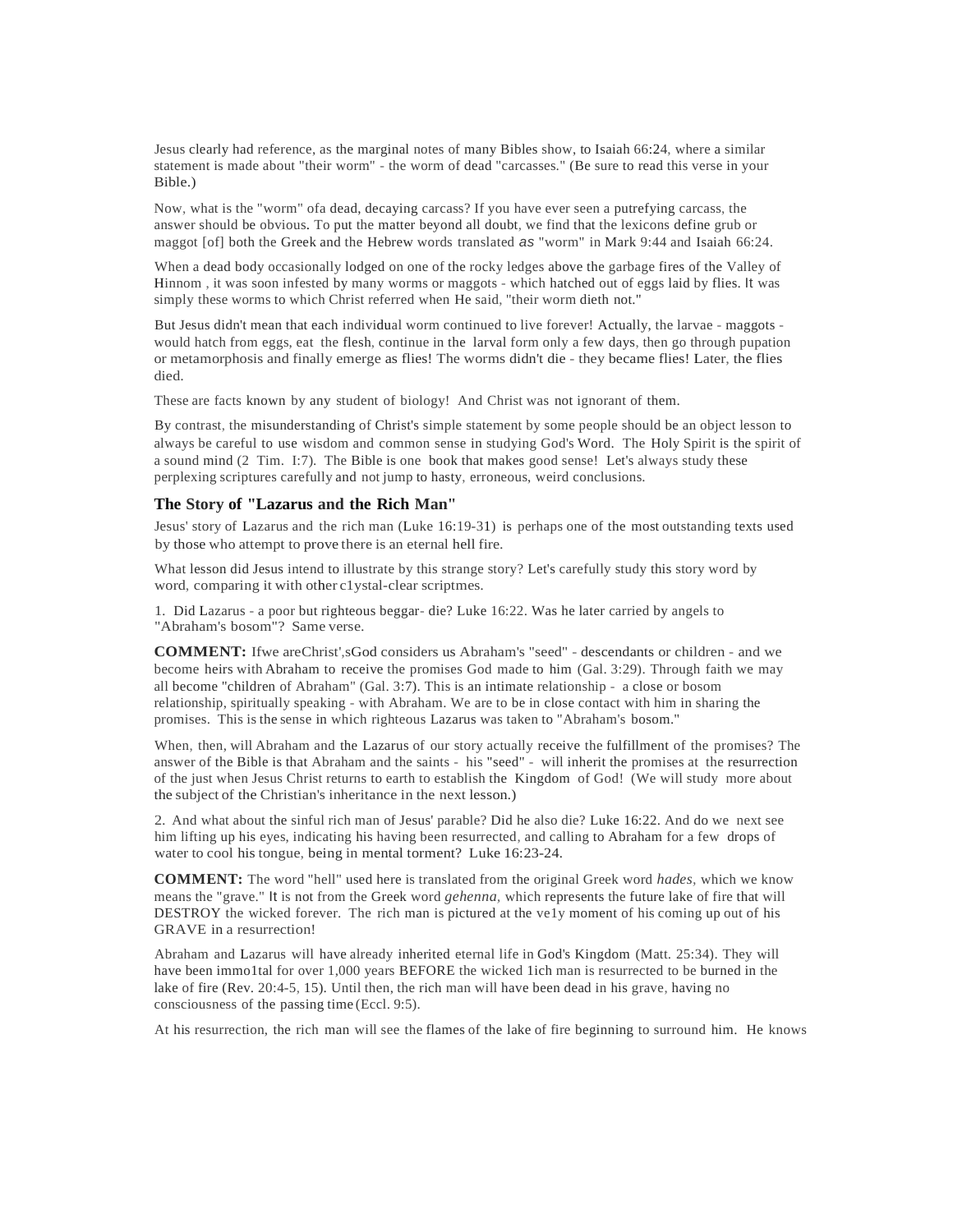these flames will destroy him forever. Being in great mental agony, he asks for just a little water to cool his tongue, which has become dry from his mental anguish. He does not ask for buckets or oceans of water to put the fire out. He knows such a request would be denied.

3. What did Abraham then answer the rich man? Luke 16:25-26.

**COMMENT:** The great "gulf' between the two will be the difference between mortality and immo1tality. Those who will have been made immortal shall never die because they will have been born of God (Rev. 20:6). Abraham and the beggar will be on the immortal side of this gulf- the mortal rich man on the other side, facing imminent eternal death by fire!

Many of the condemned, like the rich man, will want their relatives warned (Luke 16:27-28), not realizing how much time has passed since they died and that all other people will already have had their chance to receive salvation.

The story or parable of "Lazarus and the rich man" does not prove eternal punishing by God in hell fire. Rather, Christ used this short illustration to picture to His listeners the REALITY of the resurrection from the dead of both the righteous and the wicked. He was picturing the resurrection to ETERNAL LIFE as contrasted with the ultimate fate of the wicked- the resurrection to ETERNAL DEATH!

#### **God Is Love - and Justice!**

Why do so many people have a false concept of"hell"? Because they fail to understand God's overall purpose in putting man on this ea1th.

God's purpose for man is to develop holy, righteous character which will [enable him to rule in God's Kingdom as a member of God's Family] after having received the precious giftof eternal life. But God created man of the dust of the ground, subject to death, so that if he refused to develop right character he could be released from his misery by death.

God has no desire to torment or to t01ture anyone. God is love (I John 4:8). He created us mortal for our own good. He will condemn no one because of ignorance, and will see to it that every single one will ultimately learn the truth and have a real chance for salvation. But if God granted eternal life to those who persistently rebel and [refuse] to develop righteous character, they would simply bring misery on themselves as well as others for all eternity!

Certainly the kindest thing God can do, for all involved, is not to allow such a rebel to continue living. So God will simply put the incorrigibly rebellious to DEATH - not mercilessly torture them forever!

God is also a God of justice. The obedient will be given the free giftof eternal life. But the disobedient must also be paid the wages they have earned. The final or second death - eternal death in the lake of firewill be the penalty [their] own sins have incurred.

This truth should inspire no unreasoning terror such as the pagan, satanic doctrine of eternal hell fire has caused to so many innocent people. On the other hand, the lake of fire should stand as a FEARFUL WARNING to all who know God's truth and still stubbornly refuse to obey it!

Only those who obey God - those who become and remain Christians in the true sense of the word - will inherit eternal life (John 3:16). All others who willfully live in disobedience to God will die the second death.

Those are the two alternatives God places before each ofus- eternal life on the one hand, and everlasting death on the other.

The idea of an ever-burning "hell" is clearly a pagan myth and superstition. It is merely a fable that has crept into professing Christianity. But the Biblical hell fire- the one Christ spoke of - will be VERY REAL! It will consume the incorrigible wicked, reducing them to mere ashes.

Let's strive to remain faithful overcomers and receive eternal life so we will not have to pay the penalty of eternal death- extinction in the lake of fire.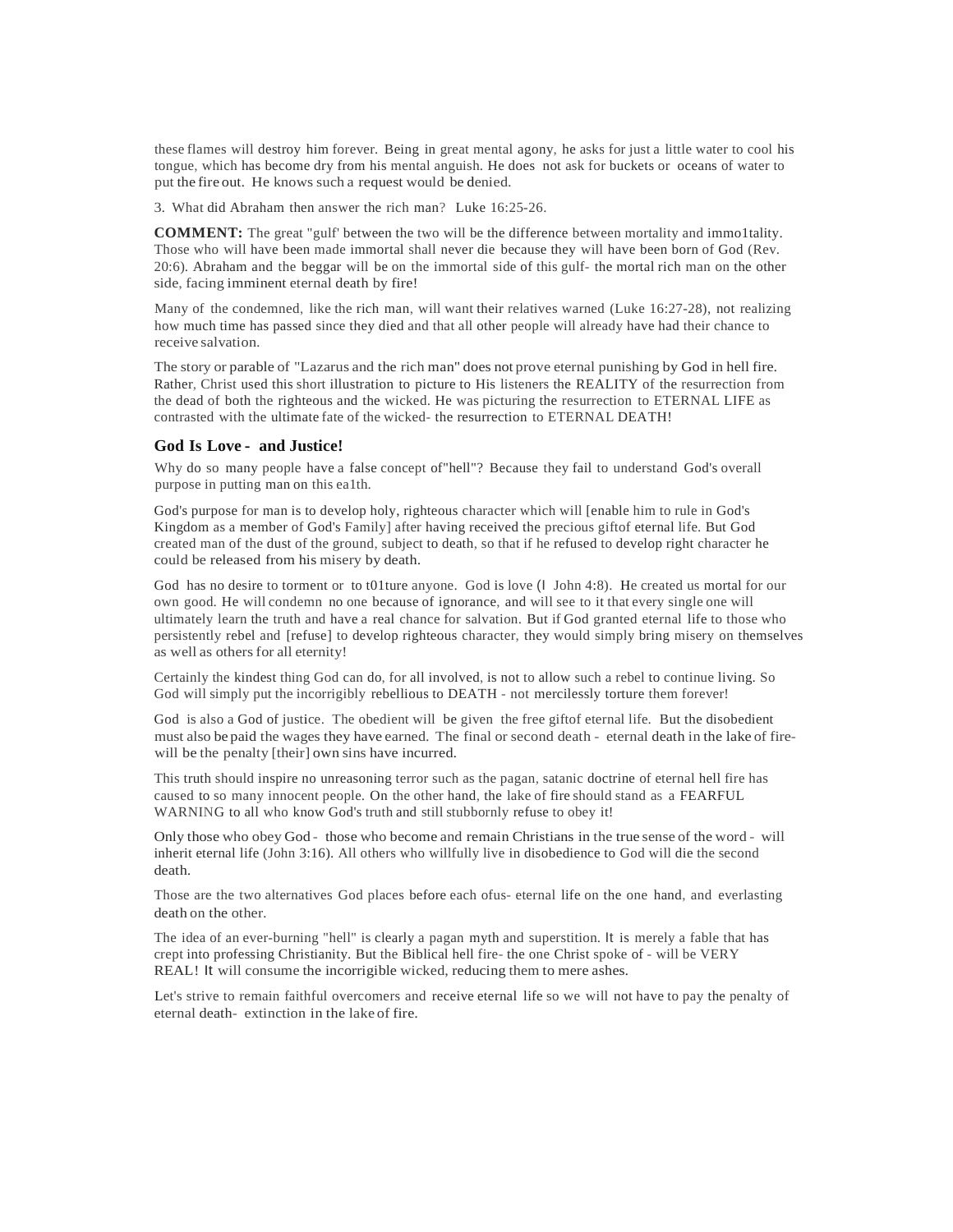# **MINIQUIZ** - **TEST YOUR MEMORY**

This quiz is designed to help you remember the important facts you learned in this lesson. You simply circle, or underline each correct answer. After you've finished, check your choices with the correct answers at the end of this test, and then rate yourself.

I. "Hell" is a subject: A. nowhere mentioned in the Bible. B. not well understood by most people today. C. that was well understood by the ancient pagans. D. that was first introduced by Dante Alighieri.

2. Dante got his ideas about hell from: A. Polycarp. B. the Bible. C. Plato and Virgil. D. attested personal experiences of some who had been there.

3. Which of the following do NOT believe that there is a place of never-ending divine torment and vengeance called "hell"? A. Catholics. B. Protestants. C. Mohammedans [Muslims] and Hindus. D. Christians who accept the literal interpretation of the Bible.

4. Most of this world's people: A. are headed for an ever-burning hell. B. have never had a chance to receive salvation. C. believe in Jesus Christ. D. will never go to "hell" - Greek *hades.*

5. Jesus Christ spoke of: A. a hell of eternal torment and torture. B. Jewish myths of a *gehenna* in order to refute them. C. a place of fire that will never be quenched. D. the grave as a place of fire.

6. The English word "hell" originally meant: A. simply a grave or a hole in the ground. B. a garbage dump. C. the eternal home of wicked immortal souls. D. a condition ofrestraint for evil spirits.

7. Which of these words is NOT translated "hell" in the Authorized Version of the Bible? A. *Gehenna.* B. *Hades.* C. *Sheol.* D. *Abussos.*

8. Those who have died are now: A. simply in their graves. B. in torments. C. disembodied spirits free to roam the universe at will. D. immortal worms.

9. How can you always know the meaning of the word "hell" when you read it in your Bible? A. By remembering it always means fire. B. By deducing it from the context. C. You can't ever be sure. D. By checking it in an exhaustive concordance of the Bible such as *Strong's* or *Young's.*

10. Hell fire is to be: A. everlasting fire in the cavernous depths of the earth. B. the lake of fire on the earth'ssutface. C. on the surface of the sun. D. on the moon.

#### **TRUE OR FALSE**

11. Jesus preached to wicked spirits in prison while He was in "hell" *(hades* - the grave). T F

12. Satan and his demons will be destroyed in the lake of fire along with the incorrigible wicked of humanity. T F

13. The fires that burned and destroyed the ancient city ofJerusalem were never "quenched." T F

14. The parable of Lazarus and the rich man proves there is - right now- an eternal punishing of the wicked going on. T F

15. The kindest thing God could do is to destroy forever anyone who refuses to live the way of life that is conducive to peace and happiness. T F

| Draw a line from each numbered phrase to<br>the correctly related lettered phrase. |                    |
|------------------------------------------------------------------------------------|--------------------|
| 16. The wicked                                                                     | A. Being tormented |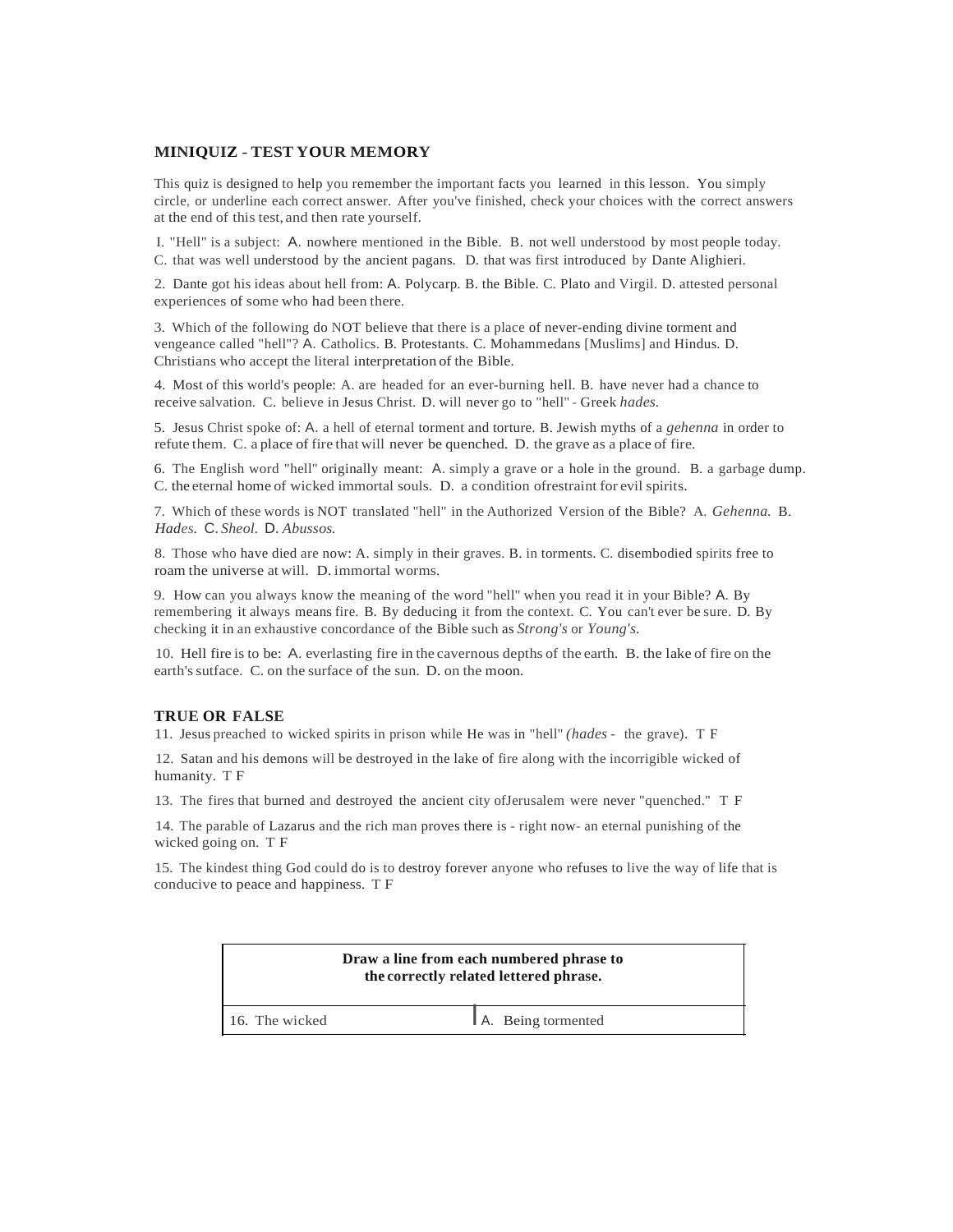|                    | <b>B.</b> Now in hell fire |
|--------------------|----------------------------|
| 17. "Wages of sin" | C. Death                   |
|                    | D. Ouenched                |
| 18. Lake of fire   | E. To become ashes         |
|                    | F. Cannot bum up.          |
| 19. Satan          | G. Symbolic only           |
|                    | H. Ealth burning           |
| 20. Flies          | I "Immortal worms"         |
|                    | J Eternal life             |

#### **ANSWERS TO QUIZ Rate Yourself**

- 1- B, 5-C, 9-D, 13-T, 17-C, 19-20 correct - excellent
- 2- C, 6-A, 10-B, 14-F, 18-H, 16-18 correct - good
- 3- D, 7-D, 11-F, 15,-T 19,-F 13,-15 correct - fair
- 4- B, 8-A, 12-F, 16-E. 20-I

# **WHAT IS "HELL"?**

- I. "Hell" is a subject
	- A. not understood by most people today.
	- B. not understood by professing Christian ministers.
	- C. not easily understood by just reading the Authorized Version (King James) of the Bible.
	- D. All of the above.
- 2. Where did the world's traditional concept of "hell" originate?
	- A. Certainly not from human reasoning.
	- B. Definitely not from pre-Christian pagan speculation.
- C. It is admittedly a product of pagan speculation as men puzzled over the eventual fate of the wicked.
	- D. It came from Jesus Christ Himself.
- 3. The word "hell" in the Authorized Version of the Bible is
	- A. the English translation of one original Hebrew word and three original Greek words.
	- B. the English translation of one Hebrew word and one Greek word.
	- C. an original Hebrew word.
	- D. an original Greek word.

4. Hell

A. is an English word that has been correctly used by translators of the King James Version of the Bible.

B. is an old English word which simply means a hole in the ground - a grave.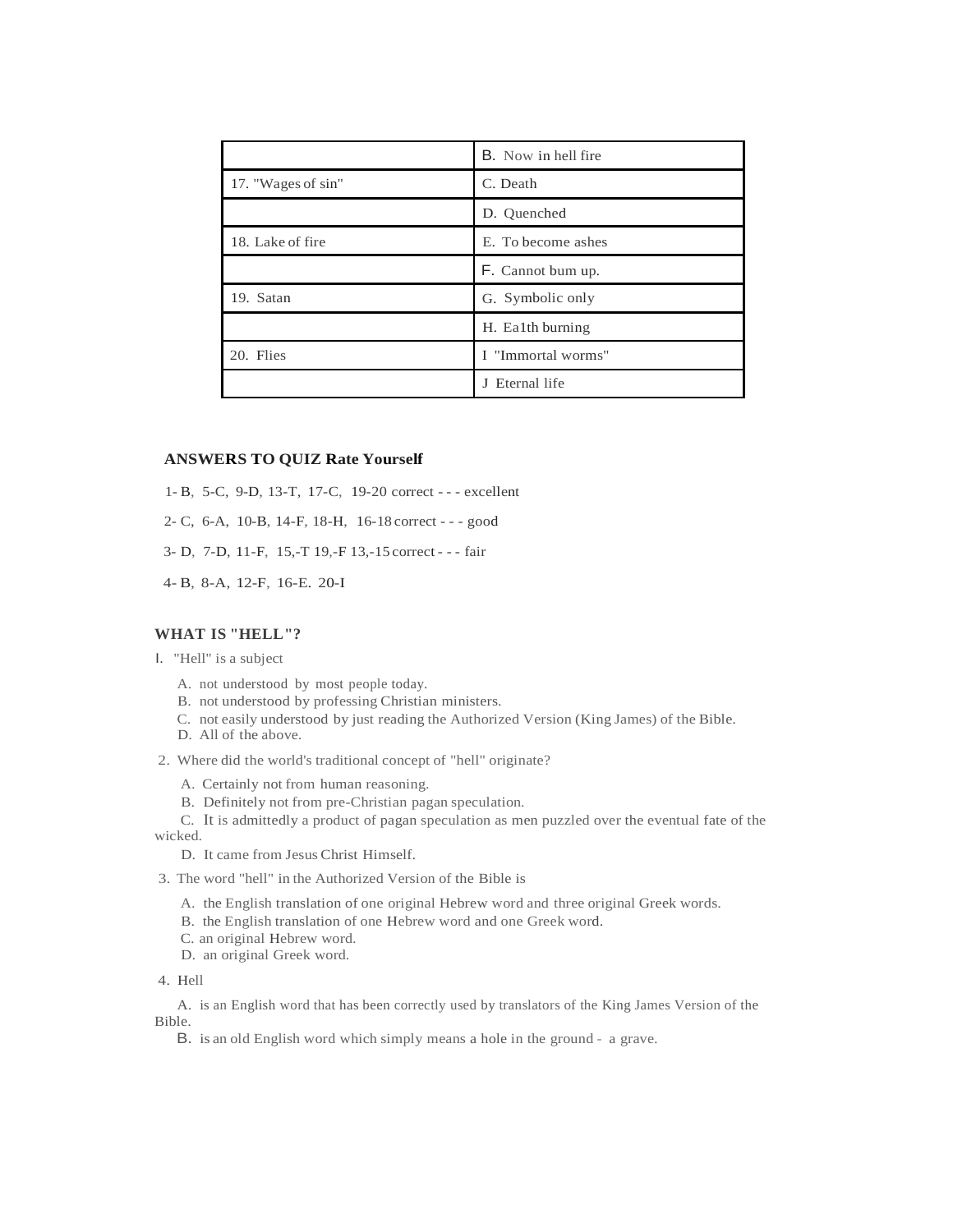- C. is only used in translating the Hebrew word *sheol.*
- D. always refers to fire in the Bible.
- 5. The original Old Testament Hebrew word *sheol* and the New Testament Greek word *hades*
	- A. refer to "hell fire."
	- B. have opposite meanings.
	- C. mean the same thing the grave.
	- D. are always translated "hell" in English translations.
- 6. The English word "hell" was used to translate the
	- A. Hebrew *sheol* and the Greek *hades.*
	- B. Greek *gehenna.*
	- C. Greek *tartaros.*
	- D. All of the above.
- 7. Which one of the following statements is false?
	- A. *Hades* refers to fire.
	- B. *Hades* refers to the grave.
	- C. *Gehenna* refers to fire.
	- D. *Tartaros* refers to a condition of restraint a prison for fallen angels.
- 8. Which one of the following statements regarding *gehenna* is NOT true?
- A. The Greek word *gehenna* is derived from the Hebrew name of the rocky Valley ofHinnomjust outside of Jerusalem.
	- B. *Gehenna* was a garbage dump in the Valley ofHinnom where trash was continually burned up.
- C. The dead bodies of animals and despised criminals were thrown into the fires of *gehenna* to be destroyed - consumed by the flames.
	- D. Christ referred to the fires of *gehenna* to picture the eternal torment of unrepentant sinners.
- 9. When in doubt about the real meaning of the word "hell" anywhere in the New Testament you can be absolutely sure by
	- A. deducing its meaning from the context.
- B. checking it in an exhaustive concordance of the Bible, such as *Strong's* or *Young's,* to see which Greek word it was translated from, and hence its true meaning.
	- C. remembering it always means the grave.
	- D. remembering it always means fire.
- I0. After JesusChrist died
	- A. His "soul" went to preach to wicked spirits while His body was in the grave.
	- B. His "soul" went to heaven.
- C. He was put into "hell" the grave (Greek *hades)* where He remained stone-dead for three days and nights.
	- D. He remained in the grave and decomposed.
- 11. The "unsaved" dead
	- A. are to be resurrected to judgment in the future.
	- B. have already been judged and condemned to "hell fire".
	- C. are now in the traditional hell believed in by most churches.
	- D. are dancing around on red-hot coals, shrieking in torment and terror in "hell fire".

### 12. According to the Bible, the "wages of sin" is

- A. eternal separation from God.
- B. death cessation of life forever.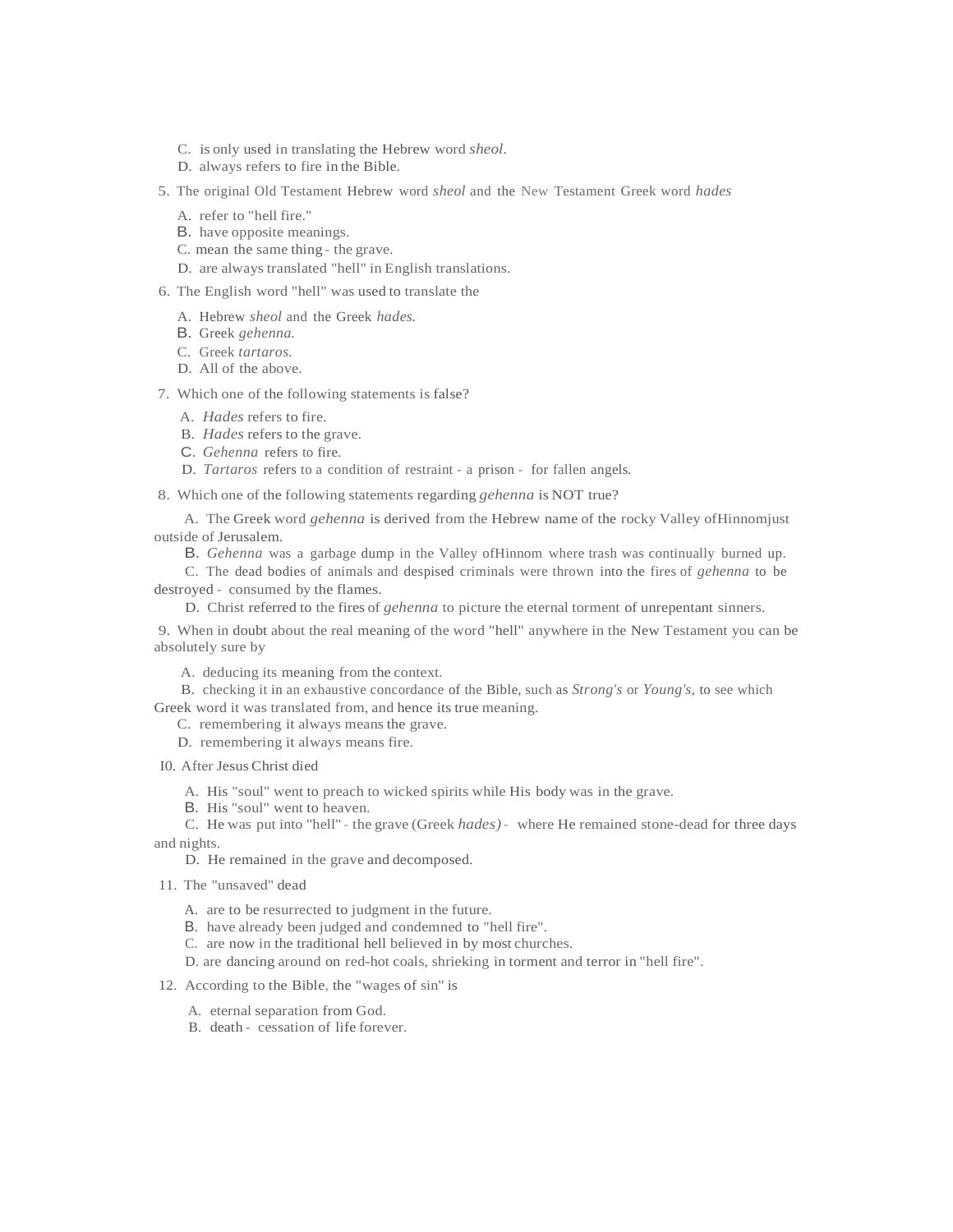- C. eternal torment in hell fire.
- D. condemnation to purgatory.
- 13. Christ said that unrepentant sinners would
	- A. be tormented in eternal hell fire.
	- B. live forever in mental anguish.
	- C. "perish" cease to exist.
	- **D.** go to heaven.
- 14. The "hell fire" of the Bible will
	- A. be just hot enough to torment the unrepentant.
	- B. utterly consume incorrigible sinners so they will never be remembered.
	- C. temporarily punish sinners.
	- **D.** purge the wicked of their sinfulness.
- 15. Hell *(gehenna)* fire is to be
	- A. everlasting fire in the cavernous depths of the ea11h.
	- B. on the surface of the sun.
	- C. the "lake of fire" on the earth's surface.
	- D. on the moon.
- 16. The lake of fire will
	- A. actually begin at Christ's return.
	- B. burn all during the Millennium.
	- C. engulf the entire earth when God's plan of salvation for man isfinished, thus purifying the earth's

surface.

- D. All of the above.
- 17. Those judged as incorrigible sinners will
	- A. be destroyed forever in the lake of fire, becoming nothing but ashes.
	- B. be tormented forever in the lake of fire.
	- C. remain dead in their graves.
	- D. go to purgatory.
- 18. Satan and his demons will
	- A. never be cast into hell fire.
	- B. also be cast into the lake of fire.
	- C. cease to exist when cast into hell fire.
	- D. be purified by fiery torment.
- 19. Who will actually be tormented forever?
	- A. Incorrigible human sinners.
	- B. The beast.
	- C. The false prophet.
	- D. Satan and his demons who are incorrigible, eternally living spirits.
- 20. How will Satan be eternally tormented?

A. Through mental anguish resulting from seeing all he has striven toward, worked, and plotted for, burned up as the eatih is purified by fire.

- B. By everlasting fire.
- C. By the lake of fire.
- **D.** By hell fire.
- 21. Satan, who is a spirit and therefore cannot die,